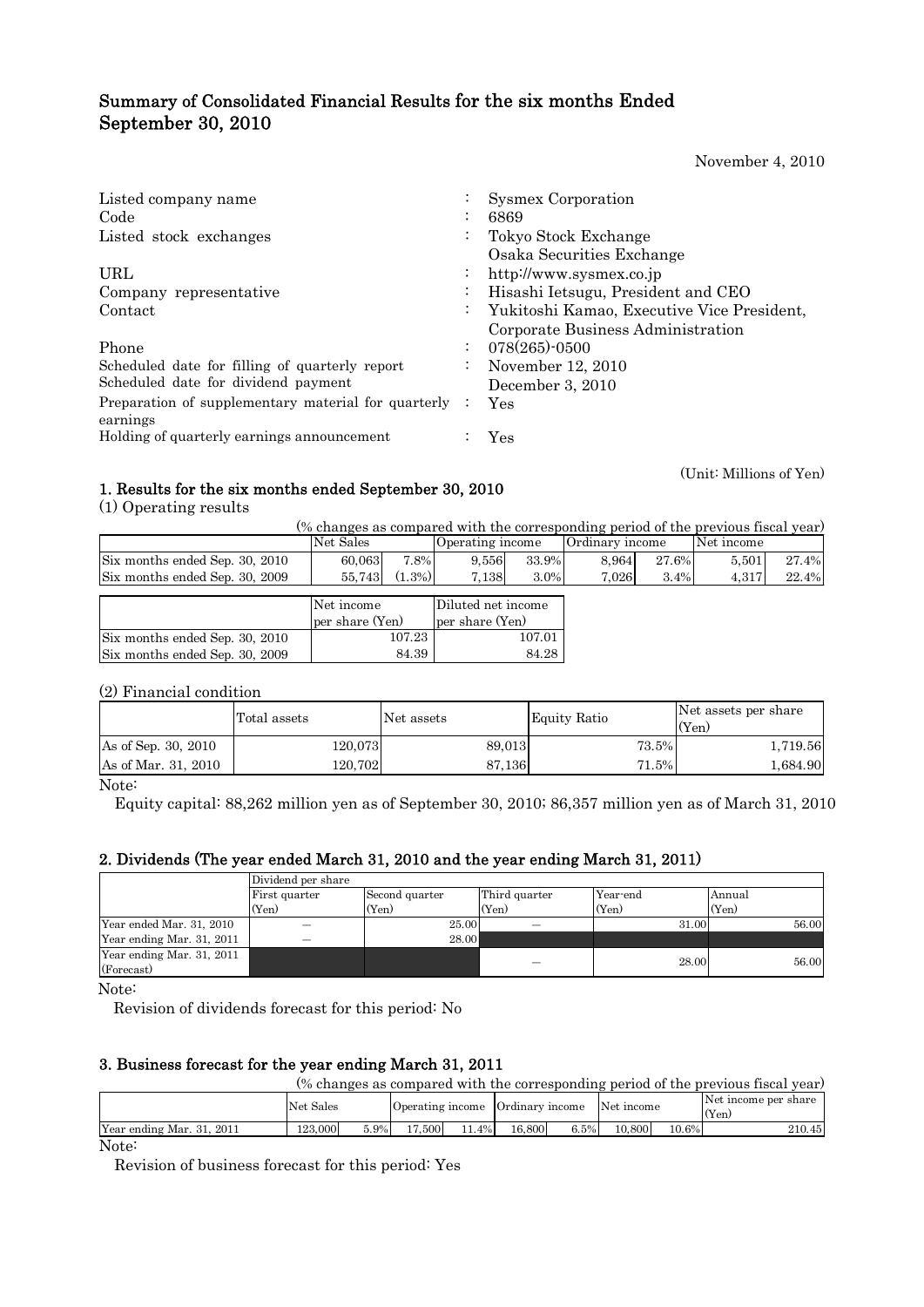## 4. Other information

- (1) Changes in significant subsidiaries: No
- (2) Application of simplified accounting method and special accounting policy for quarterly financial reporting: Yes
- (3) Changes in accounting procedures
	- 1) Changes based on revisions of accounting standard: Yes
	- 2) Other changes: Yes
- (4) Number of shares outstanding (Ordinary shares)
	- 1) Number of shares outstanding at the end of each fiscal period (including treasury stock): 51,429,608 shares as of Sep. 30, 2010; 51,353,708 shares as of Mar. 31, 2010
	- 2) Number of treasury stock at the end of each fiscal period:
	- 100,733 shares as of Sep. 30, 2010; 99,726 shares as of Mar. 31, 2010
	- 3) Average number of outstanding stock for each period (cumulative): 51,306,728 shares six months ended Sep. 30, 2010; 51,161,343 shares six months ended Sep. 30, 2009

\*It is under the review procedure based on the Financial Instruments and Exchange Act at the time of disclosure of this report.

\*The above estimates are based on information available to the company on the date of the report's announcement. Due to unforeseen circumstances, however, actual results may differ from such estimates.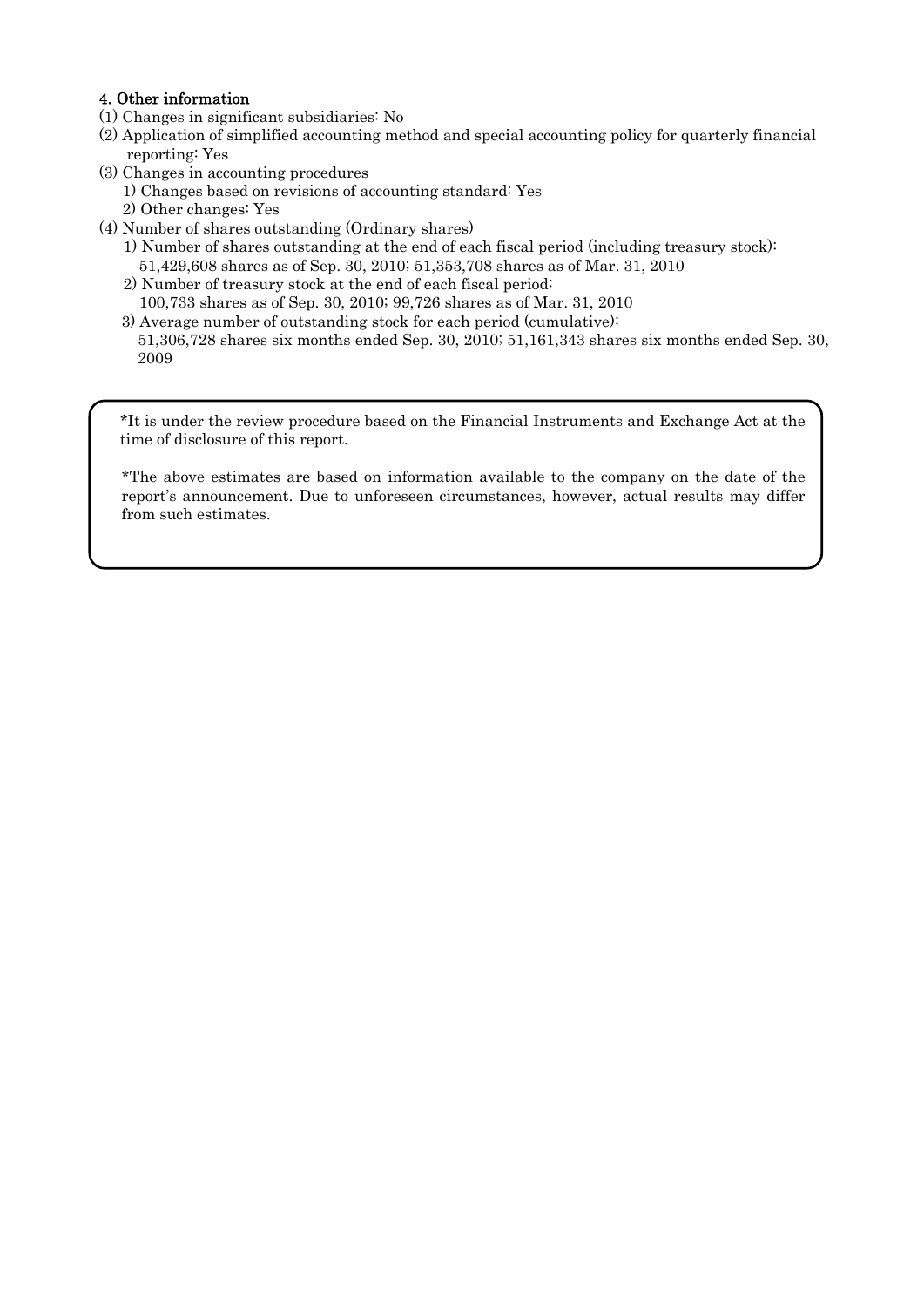### [Financial Performance]

#### 1. Performance analysis

During the first six months of the fiscal year ending March 31, 2011 (April 1 to September 30, 2010), the Japanese economy was characterized by an increase in exports, supported by economic expansion in emerging markets, centered on China. And the economy was in a recovery phase, triggered by government economic stimulus measures. However, the period was marked by a growing sense of uncertainty, prompted by such factors as rapid appreciation of the yen against other currencies, the ongoing scarcity of job opportunities and progressive deflation. These factors, coupled with the European debt crisis and decelerating economic activity in the United States, make it difficult to remain positive about the global economic outlook.

On the healthcare front, medical remuneration in Japan was revised upward for the first time in 10 years, and certain changes in the conventional government policy of seeking to curtail medical expenditure became evident, as the new government's plans to reconstruct community medicine and the systems for providing various healthcare services, including emergency medical services, obstetrics and pediatrics departments, began materializing. In advanced countries in Europe and North America, efforts are underway to reduce healthcare costs and reform medical systems. The U.S. government has passed a medical reform bill that aims to reduce the number of people without medical insurance, and implementation has begun. In China, medical system reform that is underway aims to build infrastructures that provide uniform medical services in cities and farming villages throughout the country.

Amid these conditions, the Sysmex Group extended its product lineup for China and other parts of Asia by signing agreements with JEOL Ltd. and Furuno Electric Co., Ltd., to sell automated clinical chemistry analyzers in these regions. To expand our operations in the market for pet diagnostics, we began providing automated hematology analyzers for animals on an OEM basis to IDEXX Laboratories, Inc. (HQ: United States), a leading provider of diagnostics for pets and other animals, and started expanding our global operations by leveraging IDEXX Laboratories' networks. In addition, the Group commenced work on expanding a reagent production facility in Jinan, China, to meet rapid demand growth in the country.

| First Six Months Ended | 2009                                                            |       | 2010                           | Percentage of<br>Previous<br>Year's Figure<br>$(\%)$ |       |
|------------------------|-----------------------------------------------------------------|-------|--------------------------------|------------------------------------------------------|-------|
| September 30           | Amount<br>Percentage<br>(Millions of<br>of Total $(\%)$<br>Yen) |       | Amount<br>(Millions of<br>Yen) |                                                      |       |
| Japan                  | 17,656                                                          | 31.7  | 18,351                         | 30.5                                                 | 103.9 |
| Americas               | 11,397                                                          | 20.4  | 12,815                         | 21.3                                                 | 112.4 |
| Europe                 | 17,749                                                          | 31.8  | 16,911                         | 28.2                                                 | 95.3  |
| China                  | 5,382                                                           | 9.7   | 7,790                          | 13.0                                                 | 144.8 |
| Asia Pacific           | 3,557                                                           | 6.4   | 4,194                          | 7.0                                                  | 117.9 |
| Overseas subtotal      | 38,086                                                          | 68.3  | 41,712                         | 69.5                                                 | 109.5 |
| Total                  | 55,743                                                          | 100.0 | 60,063                         | 100.0                                                | 107.8 |

Net Sales by Destination

In Japan, our ongoing efforts to promote solutions led to solid sales in hematology and other fields, as well as the acquisition of a major order. This offset a decrease in sales of our influenza detection kit, POCTEM, following the spread of the new influenza virus in the preceding term. As a result, we posted first-half net sales of ¥18,351 million, up 3.9%, compared with the first half of the previous fiscal year.

In overseas markets, we made steady progress in the strengthening of sales and support structures and the provision of solutions. As a result, sales moved steadily upward on a local currency basis due to increased sales of instruments and diagnostic reagents. Consequently, despite major yen appreciation the Group's overseas sales were ¥41,712 million, up 9.5% year on year. The overseas sales ratio was 69.5%, up 1.2 percentage points from the same period of the previous fiscal year.

As a result, during the first half the Group recorded consolidated net sales of ¥60,063 million, up 7.8%. Operating income grew 33.9%, to ¥9,556 million; ordinary income rose 27.6%, to ¥8,964 million; and net income expanded 27.4%, to ¥5,501 million.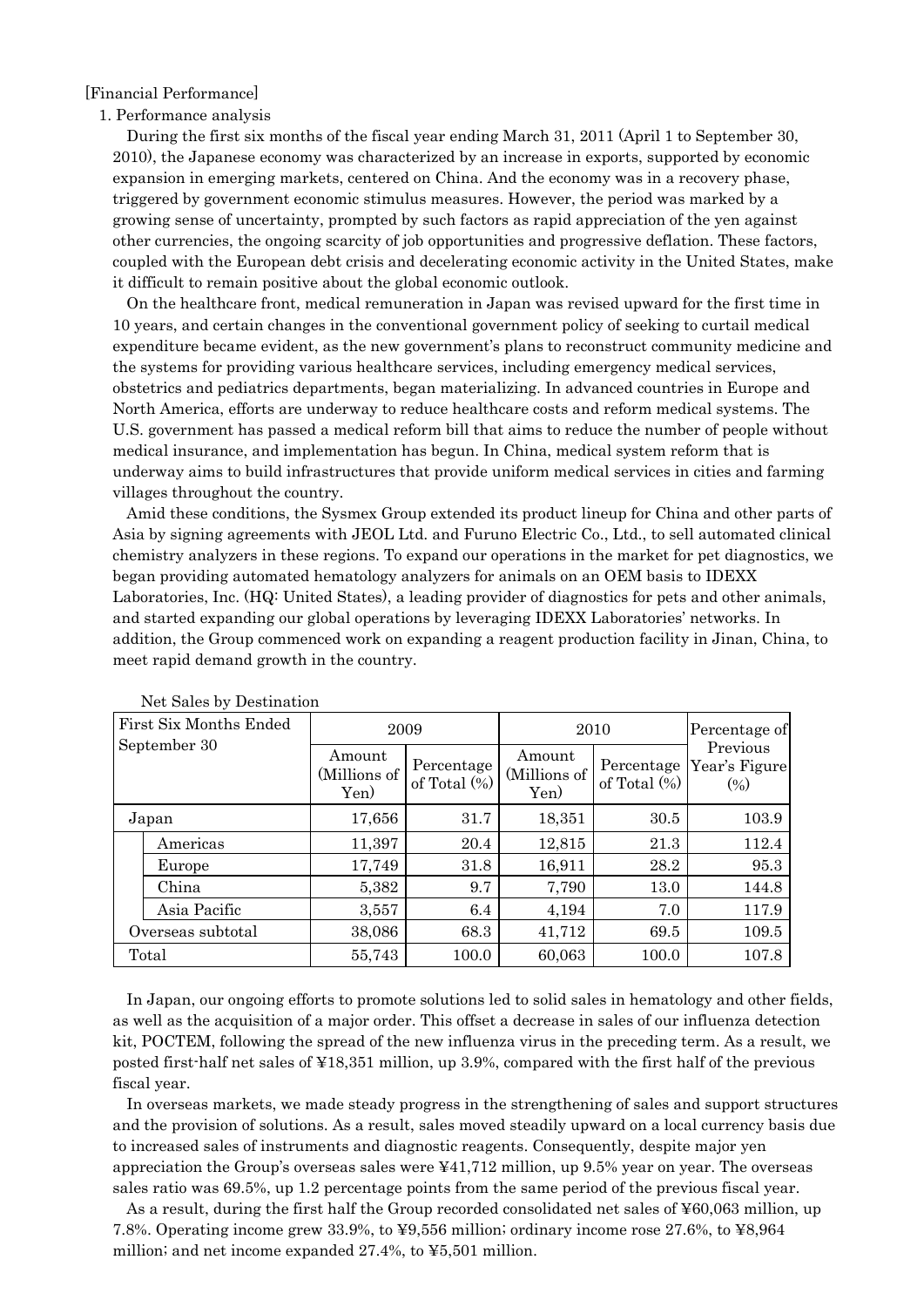### Performance by segment

### (1) Japan

Performance remained robust in the hematology field, our main business domain, and our perseverance in presenting solutions to customers paid off in the form of large orders. We therefore posted net sales of ¥19,747 million, up 6.6% from the first half of the preceding fiscal year.

Despite the negative effects on income of yen appreciation, we posted operating income of ¥3,717 million, up 140.6% from the first half of the previous year. This rise was the result of higher gross profit, stemming from an improved cost ratio, progress in reducing costs and an increase in export sales to Group companies, including the impact of a revision in intragroup transaction prices. Also contributing to the increase was a change in the method of recording the royalty income, including it in net sales rather than in non-operating income.

### (2) Americas

In the United States, sales grew as a result of our focus on developing direct sales and support networks, as well as our success in promoting solutions that meet customer needs, which earned us orders from integrated health networks (IHNs) and prominent commercial labs. Latin America, which had been hard hit by the economic recession, also staged a recovery. As a result, despite the negative effects of yen appreciation, sales in the Americas grew 9.1%, to ¥12,400 million.

Compensating for the higher cost of sales resulting from a revision in intragroup transaction prices and an increase in selling, general and administrative expenses, the rise in sales prompted a 25.5% increase in operating income, to ¥1,465 million.

### (3) Europe

In addition to expanding our direct sales and support structure, the HITADO Group, which we made a wholly owned subsidiary in the preceding fiscal year to stepped up our efforts in the POCT\* market, contributed to sales. Although sales were robust on a local-currency basis, centered on the hematology field, substantial yen appreciation against the euro resulted in a 4.7% decrease in sales in the region, to ¥16,896 million.

Operating income fell 1.1%, to ¥2,588 million, owing largely the impact of yen appreciation.

\* POCT: Point of care testing. Testing that may be performed rapidly, easily and accurately anywhere, such as the patient's bedside or practitioners' offices, and in emergency situations.

### (4) China

In China, sales surged 44.8%, to ¥7,790 million. Behind these solid results were substantially higher sales in the hematology, hemostasis and urinalysis fields.

Owing to higher sales, which compensated for the higher cost of sales resulting from a revision in intragroup transaction prices, operating income rose 14.5%, to ¥1,446 million.

#### (5) Asia Pacific

Favorable sales growth continued in India and Indonesia, and a major new order bolstered sales of system products in Australia. Consequently, sales increased substantially, centered on the hematology field. Sales in the region amounted to ¥3,228 million, up 17.8%.

Owing to the higher cost of sales resulting from a revision in intragroup transaction prices and an increase in selling, general and administrative expenses, operating income fell 21.8%, to ¥416 million.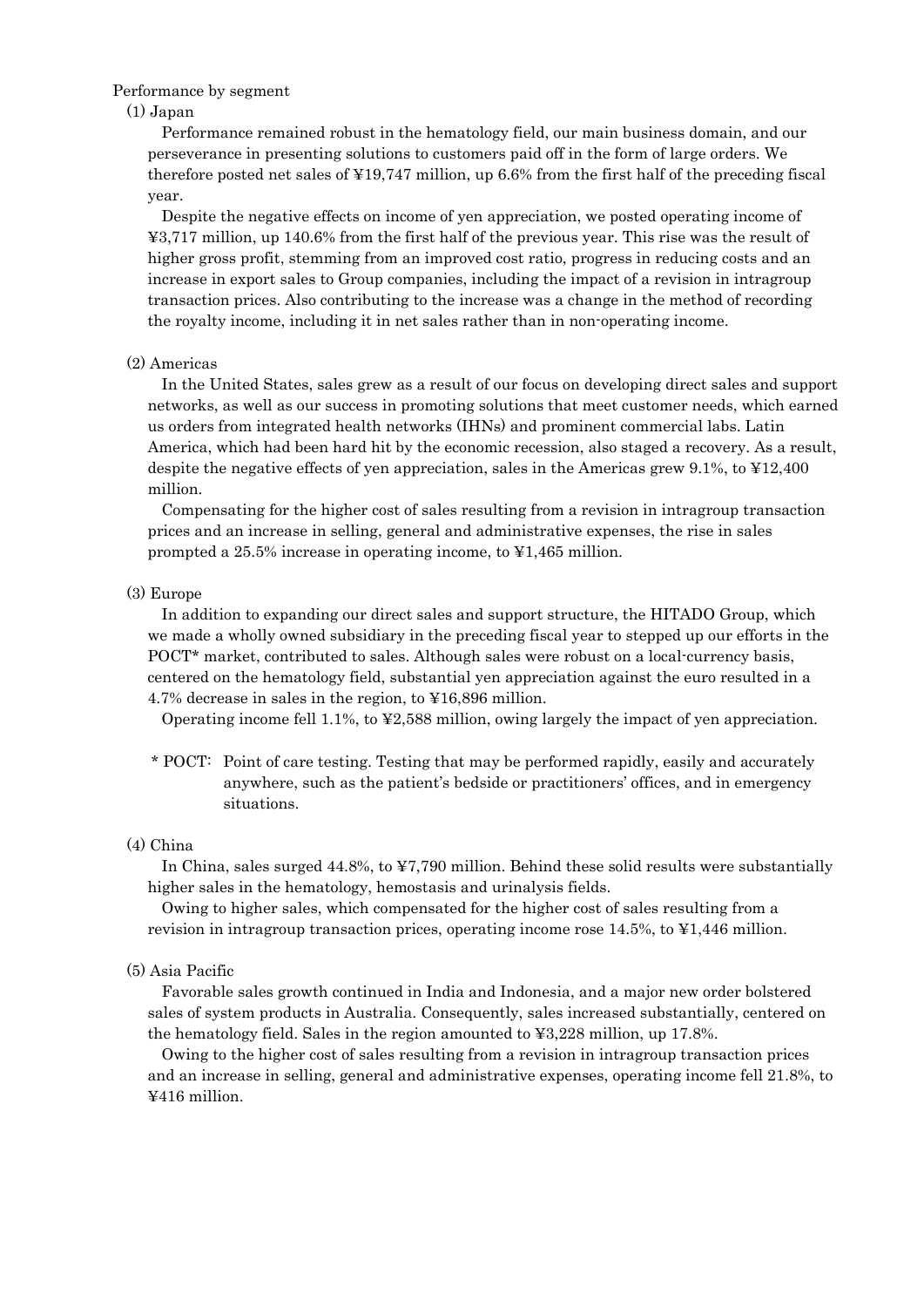### 2. Financial conditions analysis

## (1) Assets, liabilities and net assets

As of September 30, 2010, total assets amounted to ¥120,073 million, down ¥629 million from March 31, 2010. While cash and deposits increased ¥2,423 million, major reasons for this decrease included ¥ 1,397 million lower trade notes and accounts receivable and a ¥1,646 million decline in noncurrent assets.

At the same time, total liabilities dropped ¥2,506 million, to ¥31,059 million. Factors included a ¥248 million decline in trade notes and accounts payable, and a ¥385 million lower provision for bonuses. Also, accrued expenses, a current liability, decreased ¥890 million.

Total net assets came to ¥89,013 million at the end of the first half, up ¥1,877 million from March 31, 2010. Principal factors were retained earnings, which rose ¥3,912 million, and the foreign currency translation adjustment, which declined ¥2,151 million. The equity ratio as of September 30, 2010, was 73.5%, up 2.0 percentage points from March 31, 2010.

### (2) Cash flows

As of September 30, cash and cash equivalents amounted to  $\text{\textless{16,227}}$  million, up  $\text{\textless{2,414}}$  million from March 31, 2010.

Cash flows from various activities are described in more detail below.

### (Operating cash flow)

Net cash provided by operating activities was ¥8,193 million, down ¥2,446 million year on year. Income before income taxes provided ¥8,710 million, ¥1,658 million more than in the first half of the preceding fiscal year, but the decrease in trade notes and accounts receivable provided ¥123 million, ¥4,984 million less year on year. A decrease in trade notes and accounts payable used ¥72 million, ¥2,774 million less than in the previous year, and income taxes paid used ¥3,156 million, ¥1,677 million more than in the first half of the preceding fiscal year.

#### (Investing cash flow)

Net cash used in investing activities was ¥3,389 million, ¥884 million more than in the first half of the preceding fiscal year. The main use of cash was the purchase of property, plant and equipment, which used ¥2,380 million, a ¥630 million year-on-year increase.

#### (Financing cash flow)

Net cash used in financing activities came to ¥1,584 million, down ¥2,064 million. Primary reasons were a ¥376 million net increase in short-term loans payable, which provided ¥1,514 million less than in the same period of the previous fiscal year, and cash dividends paid of ¥1,588 million, which used ¥259 million more than in the first half of the preceding year.

### 3. Consolidated financial forecast

Looking at our financial forecast for the full fiscal year ending March 31, 2011, yen appreciation against the euro and the U.S. dollar now appears likely to be substantially higher than we had previously expected. Consequently, we now expect sales to fall below our earlier forecast. On the profit front, however, we now anticipate higher operating income than previous forecast, thanks to decreased cost of sales and reduced selling, general and administrative expenses. Meanwhile, as foreign exchange losses will reduce our non-operating balance, we believe ordinary income will be lower than previously projected. We have revised the figures in our consolidated financial forecast for the full year accordingly.

For the third quarter onward, we revise our exchange rate assumptions to US\$1=¥80 and  $\epsilon$ 1 = ¥110, compared with our initial assumptions of US\$1=¥90 and  $\epsilon$ 1 = ¥125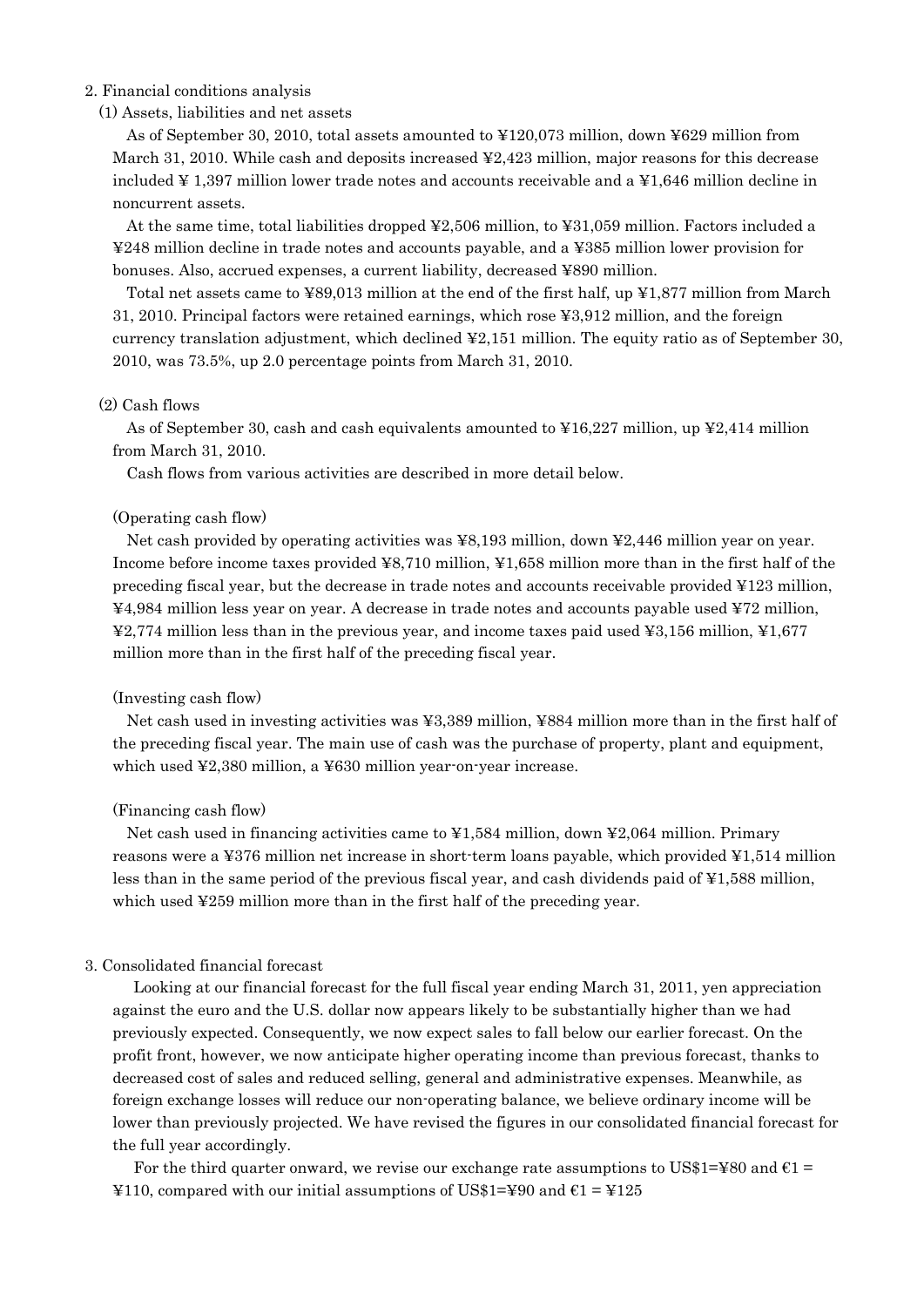# Consolidated Balance Sheets

|                                                                | As of September. 30,<br>2010 | As of Mar. 31, 2010 |
|----------------------------------------------------------------|------------------------------|---------------------|
| Items                                                          | Amount                       | Amount              |
| (Assets)                                                       |                              |                     |
| I Current assets                                               |                              |                     |
| Cash and deposits                                              | 16,258                       | 13,835              |
| Notes and accounts receivable-trade                            | 29,109                       | 30,507              |
| Short term investment securities                               | 186                          | 134                 |
| Merchandise and finished goods                                 | 12,892                       | 13,988              |
| Work in process                                                | 1,485                        | 1,264               |
| Raw materials and supplies                                     | 3,487                        | 3,524               |
| Others                                                         | 8,858                        | 7,999               |
| Allowance for doubtful accounts                                | (392)                        | (384)               |
| Total current assets                                           | 71,886                       | 70,870              |
| II Noncurrent assets                                           |                              |                     |
| Property, plant and equipment                                  |                              |                     |
| Buildings and structures, net                                  | 15,487                       | 15,827              |
| Others                                                         | 19,587                       | $20,\!185$          |
| Total Property, plant and equipment                            | 35,075                       | 36,013              |
| Intangible assets                                              |                              |                     |
| Goodwill                                                       | 1,433                        | 1,741               |
| Others                                                         | 4,416                        | 4,476               |
| <b>Total Intangible assets</b>                                 | 5,849                        | 6,218               |
| Total Investments and other assets                             | 7,261                        | 7,599               |
| <b>Total Noncurrent assets</b>                                 | 48,186                       | 49,832              |
| Total assets                                                   | 120,073                      | 120,702             |
| (Liabilities)                                                  |                              |                     |
| I Current liabilities                                          |                              |                     |
| Notes and accounts payable-trade                               | 9,984                        | 10,233              |
| Short-term loans payable                                       | 388                          | 16                  |
| Income taxes payable                                           | 2,683                        | 2,447               |
| Provision for bonuses                                          | 2,551                        | 2,936               |
| Provision for directors' bonuses                               | 109                          | 190                 |
| Provision for product warranties                               | 135                          | 149                 |
| Others                                                         | 11,143                       | $13,\!613$          |
| Total current liabilities                                      | 26,995                       | 29,587              |
| II Noncurrent liabilities                                      |                              |                     |
| Long-term loans payable                                        | $\boldsymbol{2}$             | 3                   |
| Provision for retirement benefits                              | 794                          | 639                 |
| Provision for directors' retirement benefits                   | 160                          | 160                 |
| Others                                                         | 3,106                        | 3,175               |
| <b>Total Noncurrent liabilities</b>                            | 4,063                        | 3,978               |
| <b>Total liabilities</b>                                       | 31,059                       | 33,565              |
| (Net assets)                                                   |                              |                     |
| I Shareholders' equity                                         |                              |                     |
| Capital stock                                                  | 8,951                        | 8,824               |
| Capital surplus                                                | 13,890                       | 13,763              |
| Retained earnings                                              | 70,189                       | 66,276              |
| Treasury stock                                                 | (209)                        | (204)               |
| Total shareholders' equity                                     | 92,820                       | 88,660              |
| II Valuation and translation adjustments                       |                              |                     |
| Valuation difference on available-for-sale securities          | 159                          | 270                 |
| Deferred gains or losses on derivatives under hedge accounting | (5)                          | (13)                |
| Foreign currency translation adjustment                        | (4, 711)                     | (2,560)             |
| Total valuation and translation adjustments                    | (4,557)                      | (2,303)             |
| III Subscription rights to shares                              | 631                          | 666                 |
| <b>IV Minority interests</b>                                   | 119                          | 112                 |
| Total net assets                                               | 89,013                       | 87,136              |
| Total liabilities and net assets                               | 120,073                      | 120,702             |

(Note) fractions of one million yen are rounded off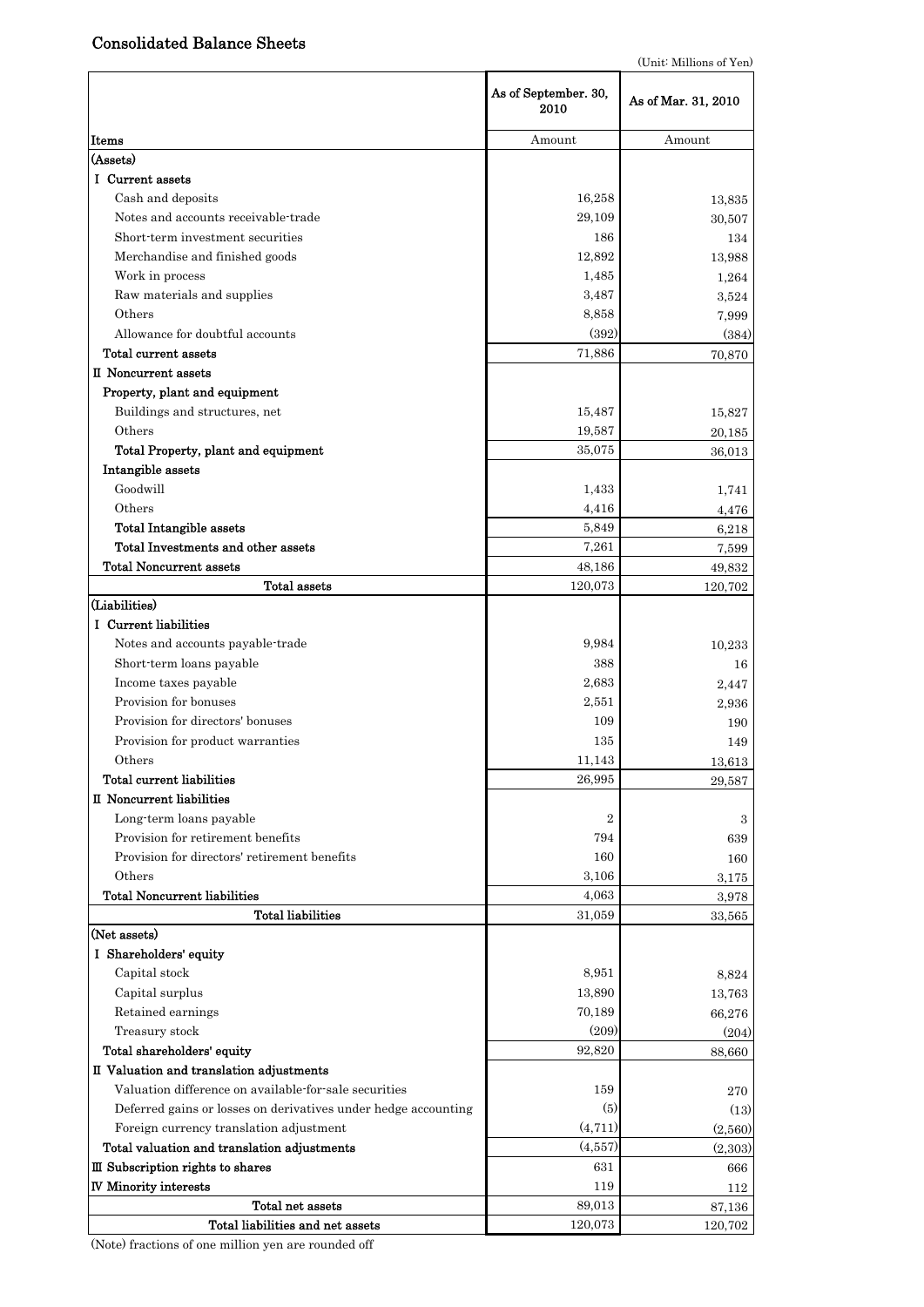(Unit: Millions of Yen)

|                                                                                        | Six months ended<br>September. 30, 2009 | Six months ended<br>September. 30, 2010 |
|----------------------------------------------------------------------------------------|-----------------------------------------|-----------------------------------------|
| Items                                                                                  | Amount                                  | Amount                                  |
| I Net sales                                                                            | 55,743                                  | 60,063                                  |
| II Cost of sales                                                                       | 20,145                                  | 21,034                                  |
| Gross profit                                                                           | 35,598                                  | 39,028                                  |
| III Selling, general and administrative expenses                                       | 28,459                                  | 29,472                                  |
| Operating income                                                                       | 7,138                                   | 9,556                                   |
| IV Non-operating income                                                                |                                         |                                         |
| Interest income                                                                        | 57                                      | 59                                      |
| Dividends income                                                                       | 26                                      | 28                                      |
| Income from investment real estate                                                     | 193                                     | 191                                     |
| Others                                                                                 | 218                                     | 138                                     |
| Total non-operating income                                                             | 495                                     | 418                                     |
| V Non-operating expenses                                                               |                                         |                                         |
| Interest expenses                                                                      | 128                                     | 54                                      |
| Equity in losses of affiliates                                                         | 30                                      | 30                                      |
| Maintenance cost of investment real estate                                             | 81                                      | 71                                      |
| Foreign exchange losses                                                                | 301                                     | 703                                     |
| Others                                                                                 | 66                                      | 151                                     |
| Total non-operating expenses                                                           | 607                                     | 1,010                                   |
| Ordinary income                                                                        | 7,026                                   | 8,964                                   |
| VI Extraordinary profits                                                               |                                         |                                         |
| Gain on sales of noncurrent assets                                                     | 47                                      | $\boldsymbol{2}$                        |
| Reversal of allowance for doubtful accounts                                            | $\overline{2}$                          | $\overline{7}$                          |
| Others                                                                                 | 1                                       | $\,3$                                   |
| Total extraordinary profits                                                            | 51                                      | 13                                      |
| VII Extraordinary loss                                                                 |                                         |                                         |
| Loss on valuation of investment securities                                             |                                         | 39                                      |
| Loss on sales and retirement of noncurrent assets                                      | 25                                      | 40                                      |
| Loss on adjustment for changes of accounting standard for asset retirement obligations |                                         | 187                                     |
| Total extraordinary loss                                                               | 25                                      | 267                                     |
| Income before income taxes and minority interest                                       | 7,051                                   | 8,710                                   |
| Income taxes-current                                                                   | 3,272                                   | 3,504                                   |
| Income taxes-deferred                                                                  | (544)                                   | (306)                                   |
| Total income taxes                                                                     | 2,727                                   | 3,197                                   |
| Income before minority interests                                                       |                                         | 5,512                                   |
| Minority interest                                                                      | 6                                       | 11                                      |
| Net income                                                                             | 4,317                                   | 5,501                                   |

(Note) fractions of one million yen are rounded off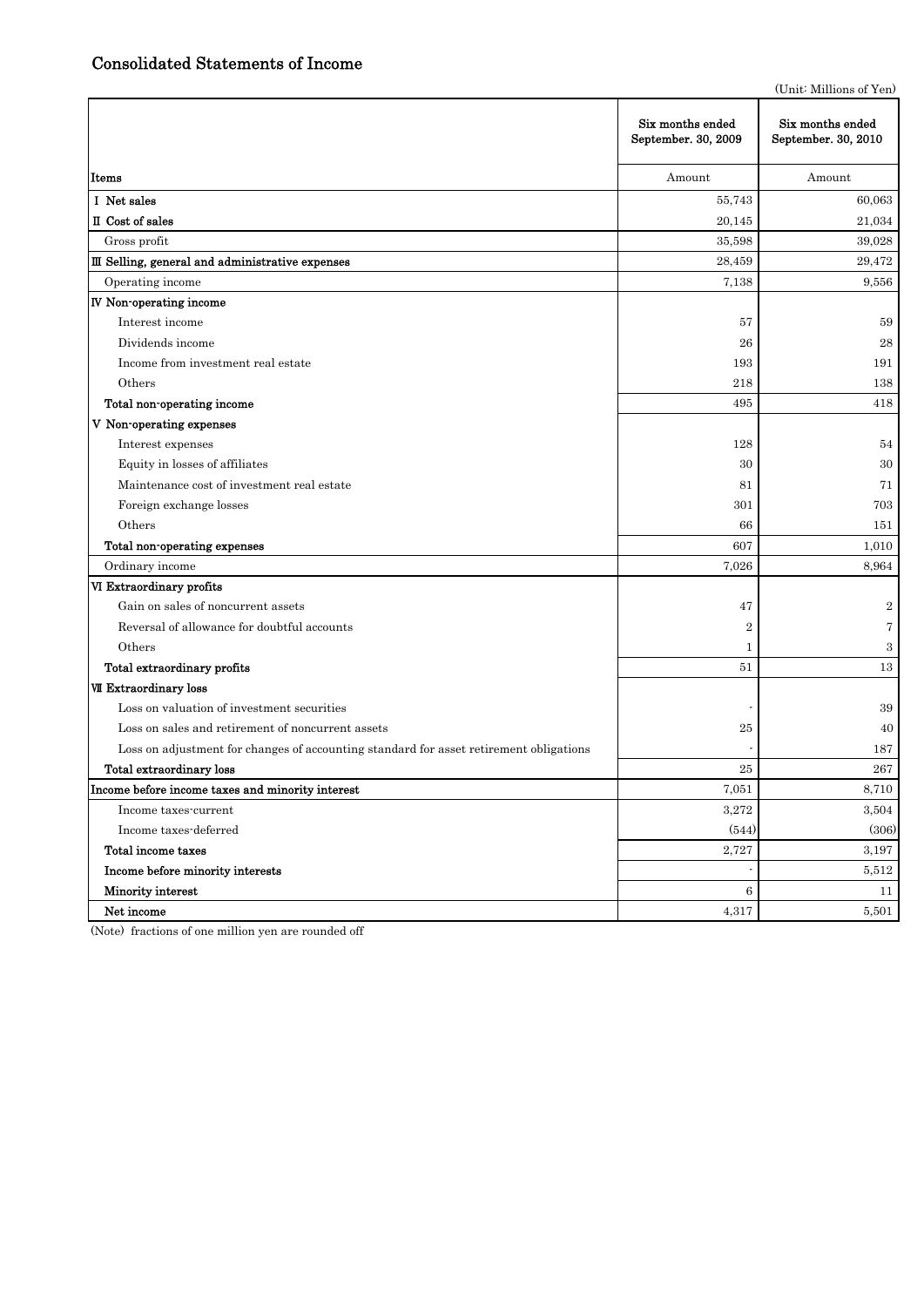# Consolidated Statements of Cash Flows

|                                                                                        |                                         | (Unit: Millions of Yen)                 |
|----------------------------------------------------------------------------------------|-----------------------------------------|-----------------------------------------|
| Items                                                                                  | Six months ended<br>September. 30, 2009 | Six months ended<br>September. 30, 2010 |
| I Net cash provided by (used in) operating activities                                  |                                         |                                         |
| Income before income taxes                                                             | 7.051                                   | 8,710                                   |
| Depreciation and amortization                                                          | 3,309                                   | 3,483                                   |
| Loss on adjustment for changes of accounting standard for asset retirement obligations |                                         | 187                                     |
| Decrease (increase) in notes and accounts receivable-trade                             | 5,108                                   | 123                                     |
| Decrease (increase) in inventories                                                     | (249)                                   | 253                                     |
| Increase (decrease) in notes and accounts payable-trade                                | (2,846)                                 | (72)                                    |
| Others                                                                                 | (203)                                   | (1,357)                                 |
| Subtotal                                                                               | 12,170                                  | 11,329                                  |
| Interest and dividends received                                                        | 73                                      | 72                                      |
| Interest expenses paid                                                                 | (126)                                   | (52)                                    |
| Income taxes paid                                                                      | (1, 478)                                | (3.156)                                 |
| Net cash provided by (used in) operating activities                                    | 10.640                                  | 8,193                                   |
| II Net cash provided by (used in) investment activities                                |                                         |                                         |
| Purchase of property, plant and equipment                                              | (1,749)                                 | (2,380)                                 |
| Purchase of intangible assets                                                          | (1,107)                                 | (837)                                   |
| Others                                                                                 | 352                                     | (171)                                   |
| Net cash provided by (used in) investment activities                                   | (2,504)                                 | (3,389)                                 |
| III Net cash provided by (used in) financing activities                                |                                         |                                         |
| Net increase (decrease) in short-term loans payable                                    | (1,514)                                 | 376                                     |
| Repayment of long-term loans payable                                                   | (42)                                    | (6)                                     |
| Cash dividends paid                                                                    | (1,329)                                 | (1,588)                                 |
| Others                                                                                 | (762)                                   | (366)                                   |
| Net cash provided by (used in) financing activities                                    | (3,648)                                 | (1,584)                                 |
| IV Effect of exchange rate change on cash and cash equivalents                         | (378)                                   | (805)                                   |
| V Net increase (decrease) in cash and cash equivalents                                 | 4,108                                   | 2,414                                   |
| VI Cash and cash equivalents at beginning of term                                      | 9,410                                   | 13,812                                  |
| VII Cash and cash equivalents at end of term                                           | 13,519                                  | 16,227                                  |

(Note) fractions of one million yen are rounded off